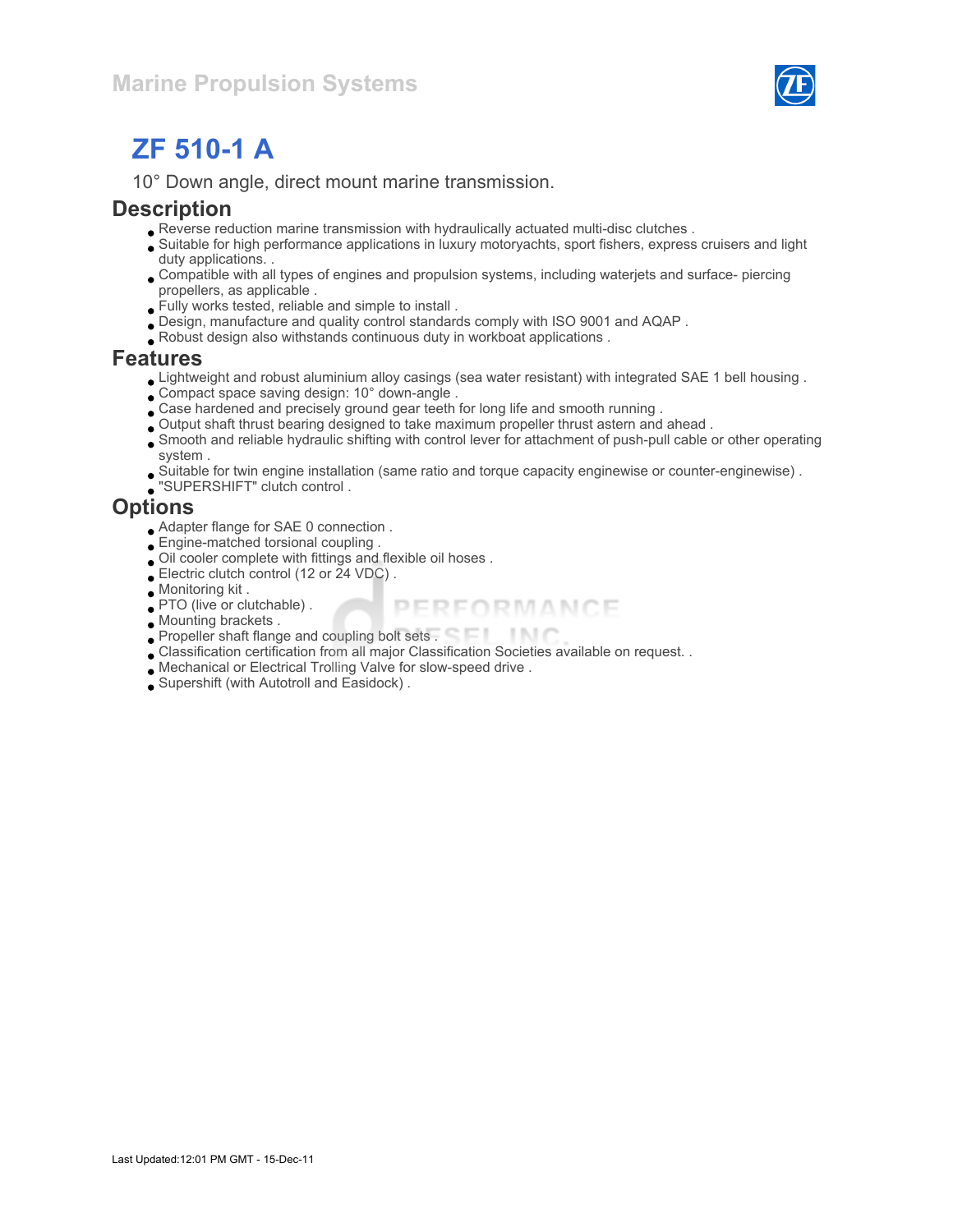# Pleasure Duty

| <b>RATIOS</b>                                            | <b>MAX. TORQUE POWER/RPM</b> |      |                                    |    | <b>INPUT POWER CAPACITY</b> |    |           |                            |           | MAX.       |            |
|----------------------------------------------------------|------------------------------|------|------------------------------------|----|-----------------------------|----|-----------|----------------------------|-----------|------------|------------|
|                                                          | Nm                           | ftlb | <b>kW</b>                          | hp | kW                          | hp | <b>kW</b> | hp                         | <b>kW</b> | hp         | <b>RPM</b> |
|                                                          |                              |      |                                    |    |                             |    |           | 2100 rpm 2300 rpm 2450 rpm |           |            |            |
| $\boxed{ }$ 1.125, 1.263, 1.529, 1.774, 2.000,<br> 2.222 | 3737                         | 2756 | 0.3913 0.5248 822 1102 900 1207    |    |                             |    |           |                            |           | 959   1286 | 3000       |
| $\boxed{\square}$ 2.480                                  | 3490                         | 2574 | 0.3654 0.4901 767  1029  841  1127 |    |                             |    |           |                            |           | 895 1201   | 3000       |

\* Special Order Ratio.

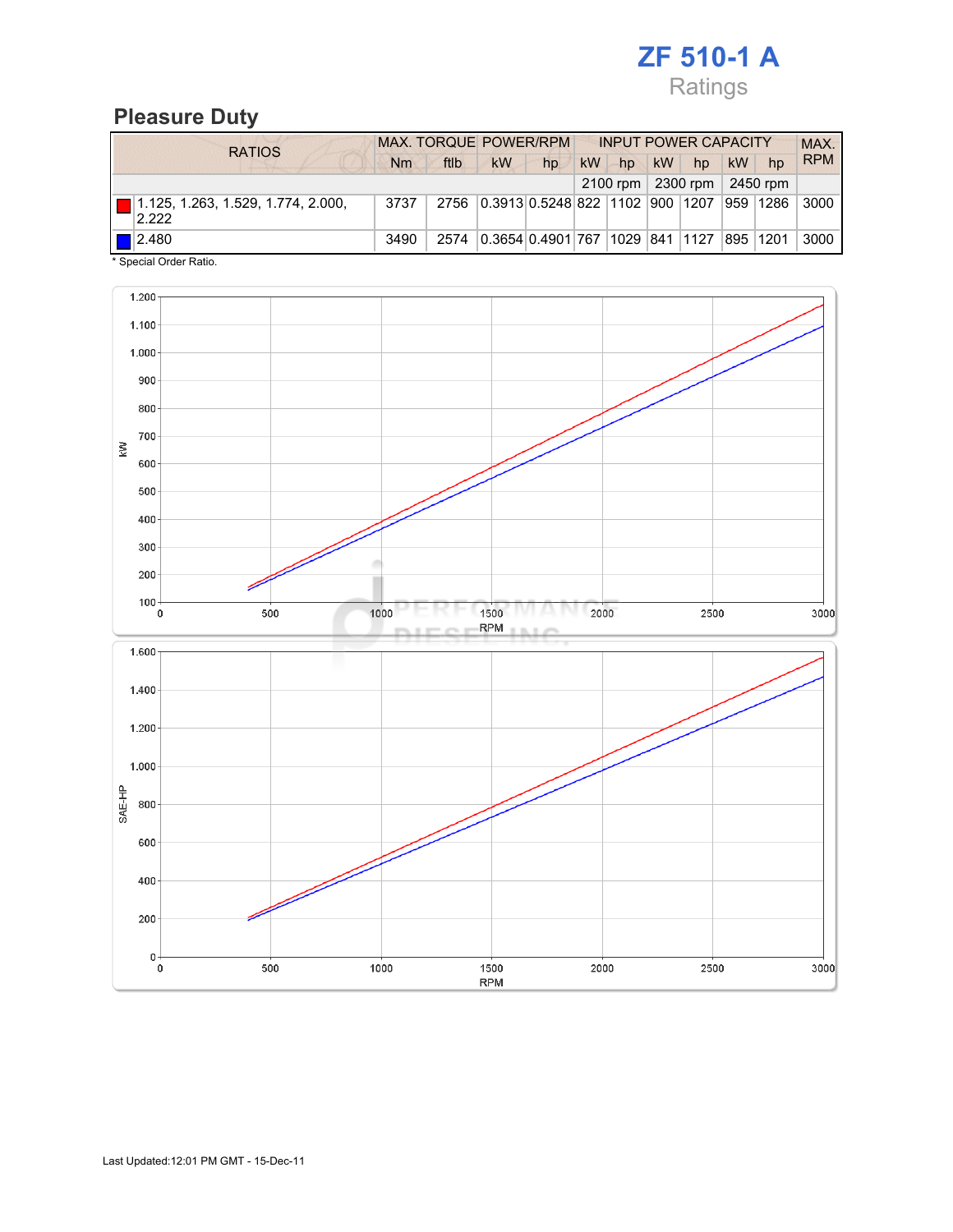## Light Duty

| <b>RATIOS</b>                                 |      | MAX. TORQUE POWER/RPM |                                                   | <b>INPUT POWER CAPACITY</b> |           |    |    |                            |    | MAX. |               |
|-----------------------------------------------|------|-----------------------|---------------------------------------------------|-----------------------------|-----------|----|----|----------------------------|----|------|---------------|
|                                               | Nm   | ftlb                  | kW                                                | hp                          | <b>kW</b> | hp | kW | hp                         | kW | hp   | <b>RPM</b>    |
|                                               |      |                       |                                                   |                             |           |    |    | 2100 rpm 2300 rpm 2450 rpm |    |      |               |
| $\boxed{ }$ 1.125, 1.263, 1.529, 1.774, 2.000 | 3406 |                       | 2512 0.3566 0.4783 749 1004 820 1100 874 1172     |                             |           |    |    |                            |    |      | $\sqrt{3000}$ |
| $\blacksquare$ 2.222                          | 3251 | 2398                  | 0.3404 0.4565 715   959   783   1050   834   1118 |                             |           |    |    |                            |    |      | 3000          |
| $\boxed{ }$ 2.480                             | 3096 | 2283                  | 0.3242 0.4347 681 913                             |                             |           |    |    | 746  1000  794  1065       |    |      | 3000          |

\* Special Order Ratio.

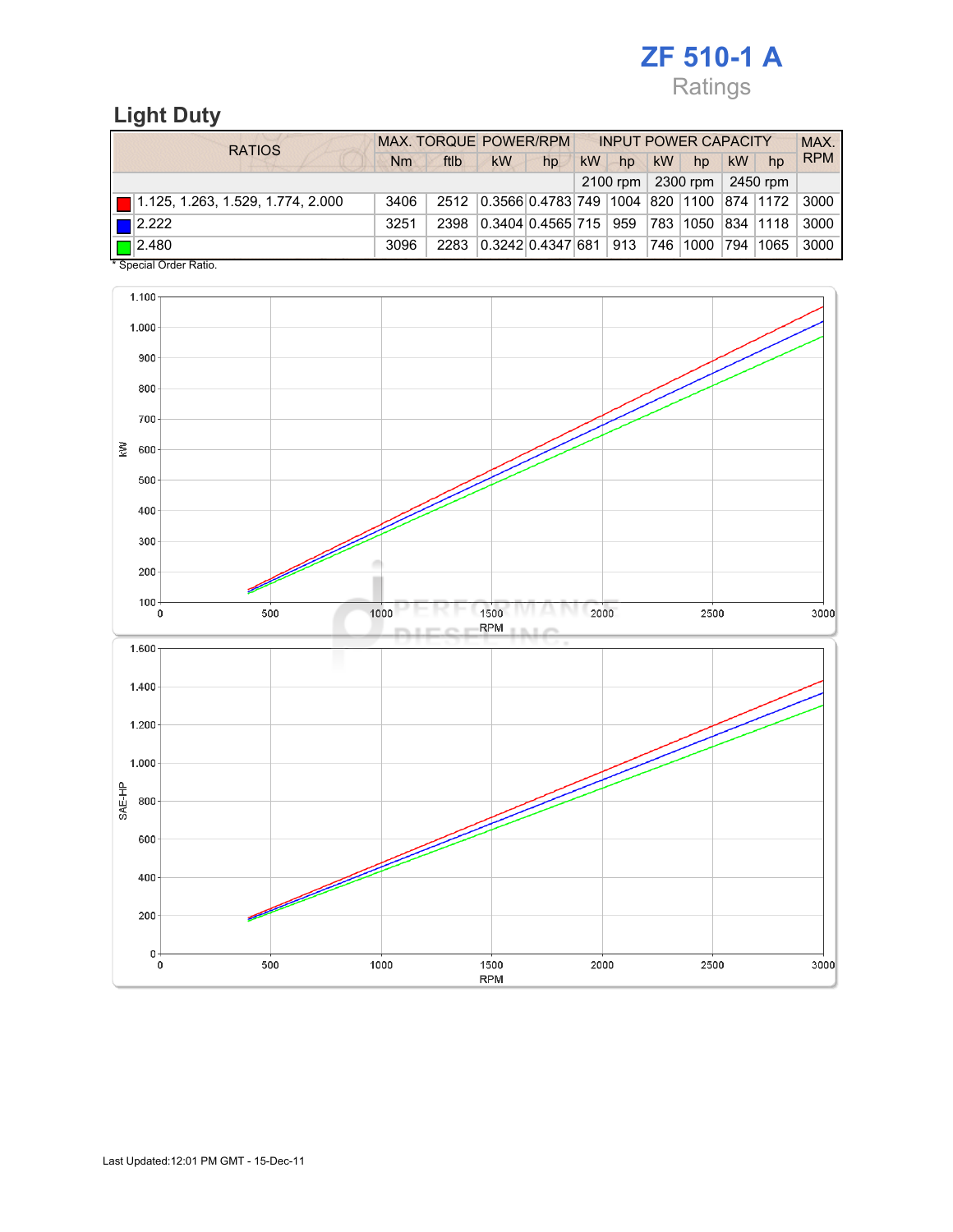### Medium Duty

| <b>RATIOS</b>                                 | MAX. TORQUE POWER/RPM |      |                                       | <b>INPUT POWER CAPACITY</b> |    |    |               |         |         | <b>MAX</b>                 |            |
|-----------------------------------------------|-----------------------|------|---------------------------------------|-----------------------------|----|----|---------------|---------|---------|----------------------------|------------|
|                                               | <b>Nm</b>             | ftlb | <b>kW</b>                             | hp                          | kW | hp |               | $kW$ hp | $kW$ hp |                            | <b>RPM</b> |
|                                               |                       |      |                                       |                             |    |    |               |         |         | 1800 rpm 2100 rpm 2250 rpm |            |
| $\boxed{ }$ 1.125, 1.263, 1.529, 1.774, 2.000 | 2573                  | 1898 | 0.2694 0.3613 485 650 566 759 606 813 |                             |    |    |               |         |         |                            | 3000       |
| $\sqrt{2.222}$ , 2.480                        | 2374                  | 1751 | 0.2486 0.3334 447                     |                             |    |    | 600  522  700 |         | 559     | 750                        | 3000       |
| * Special Order Ratio.                        |                       |      |                                       |                             |    |    |               |         |         |                            |            |

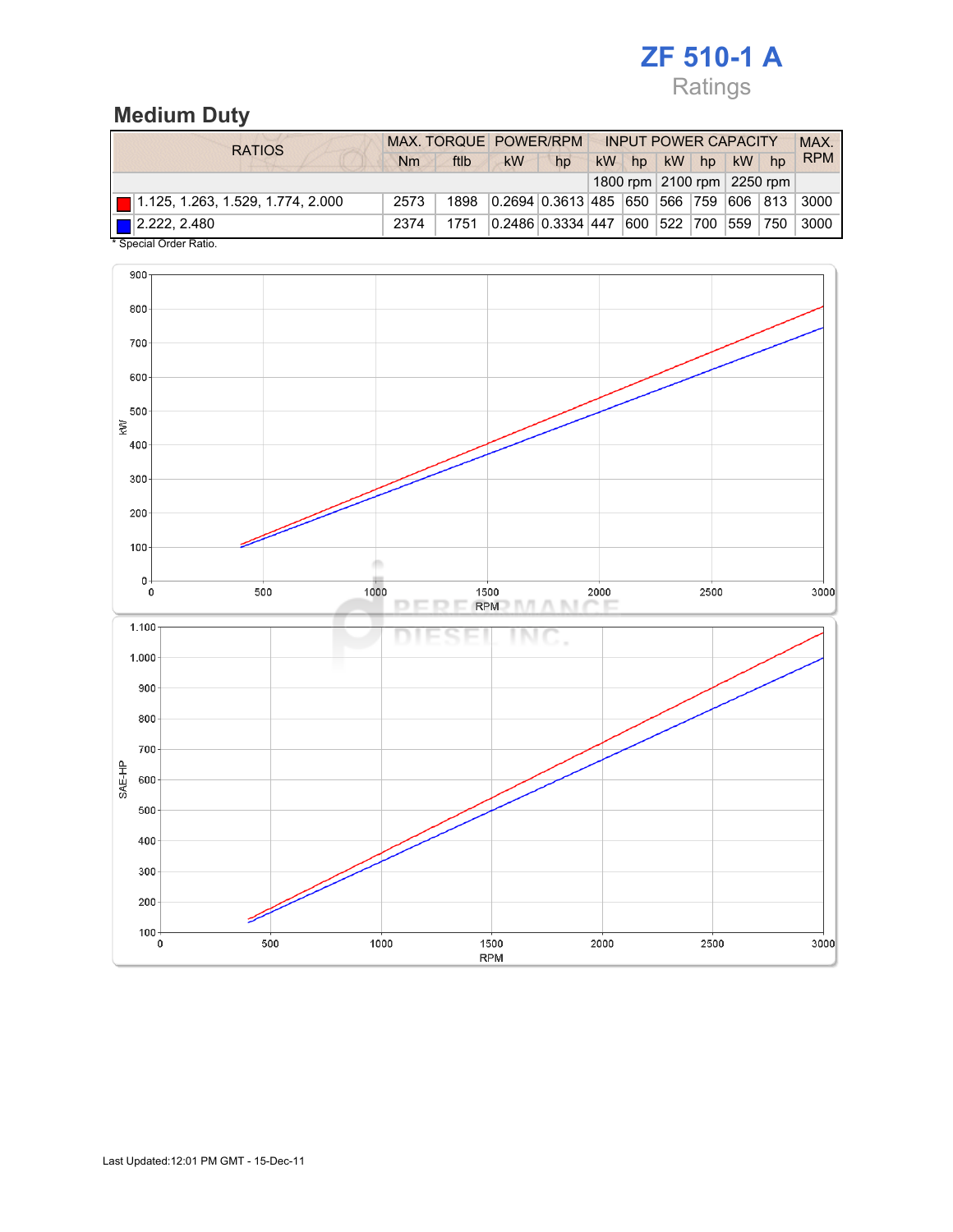### Continuous Duty

| <b>RATIOS</b>                                 | MAX. TORQUE POWER/RPM |      |                                       |    | <b>INPUT POWER CAPACITY</b> |    |  |         |         |                                | MAX.       |
|-----------------------------------------------|-----------------------|------|---------------------------------------|----|-----------------------------|----|--|---------|---------|--------------------------------|------------|
|                                               | <b>Nm</b>             | ftlb | <b>kW</b>                             | hp | kW                          | hp |  | $kW$ hp | $kW$ hp |                                | <b>RPM</b> |
|                                               |                       |      |                                       |    |                             |    |  |         |         | 1600 rpm   1800 rpm   2100 rpm |            |
| $\boxed{ }$ 1.125, 1.263, 1.529, 1.774, 2.000 | 2374                  | 1751 | 0.2486 0.3334 398 533 447 600 522 700 |    |                             |    |  |         |         |                                | 3000       |
| $\Box$ 2.222, 2.480                           | 2176                  | 1605 | 0.2279 0.3056 365 489 410 550 478     |    |                             |    |  |         |         | 642                            | 3000       |
| * Special Order Ratio.                        |                       |      |                                       |    |                             |    |  |         |         |                                |            |

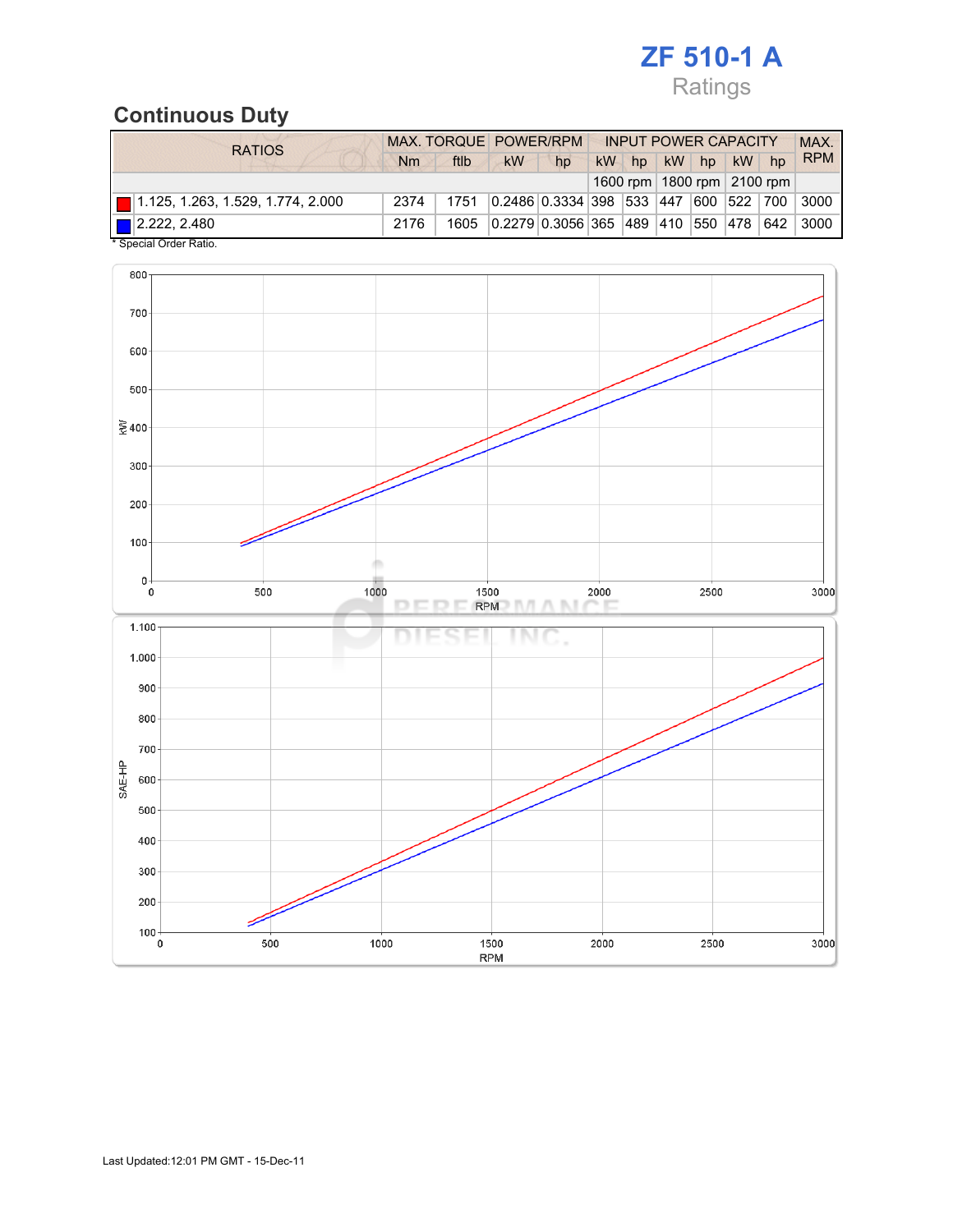



|       | mm (inches) |                |                |                            |                |                          |                          |                |       |           |
|-------|-------------|----------------|----------------|----------------------------|----------------|--------------------------|--------------------------|----------------|-------|-----------|
| Angle |             | B <sub>1</sub> | B <sub>2</sub> | H <sub>1</sub>             | H <sub>2</sub> |                          |                          | L <sub>2</sub> | $L_3$ | Bell Hsq. |
| 10.0  | 217 (8.54)  | 298 (11.7)     | 400 (15.7)     | 622 (24.5)                 | 492 (19.4)     | $\overline{\phantom{a}}$ | $\overline{\phantom{a}}$ |                |       |           |
|       |             |                |                | Oil Capacity Litre (US qt) |                |                          |                          |                |       |           |
|       |             |                | 193 (425)      |                            | 13.0(13.7)     |                          |                          |                |       |           |

J C 1F

## SAE Bell Housing Dimensions

|         |                                                         |                |                                                   |  | $\cap$ |  | <b>Bolt Holes</b> |                 |  |  |
|---------|---------------------------------------------------------|----------------|---------------------------------------------------|--|--------|--|-------------------|-----------------|--|--|
| SAF No. |                                                         |                |                                                   |  |        |  |                   | <b>Diameter</b> |  |  |
|         | mm                                                      | $\overline{m}$ | mm                                                |  | mm     |  | No.               | mm              |  |  |
| n       |                                                         |                | 647.7 25.5 679.45 26.75 711.2 28.0 16 13.49 17/32 |  |        |  |                   |                 |  |  |
|         | 511.18 20.125 530.23 20.875 552.45 21.75 12 11.91 15/32 |                |                                                   |  |        |  |                   |                 |  |  |

## Output Coupling Dimensions

|  | R |  |                      |  |     | <b>Bolt Holes</b>                            |      |  |
|--|---|--|----------------------|--|-----|----------------------------------------------|------|--|
|  |   |  |                      |  | No. | Diameter (E)                                 |      |  |
|  |   |  | mm in mm in mm in mm |  |     | mm                                           |      |  |
|  |   |  |                      |  |     | 205 8.07 170 6.69 140 5.51 20.0 0.79 10 18.3 | 0.72 |  |



 $B<sub>2</sub>$